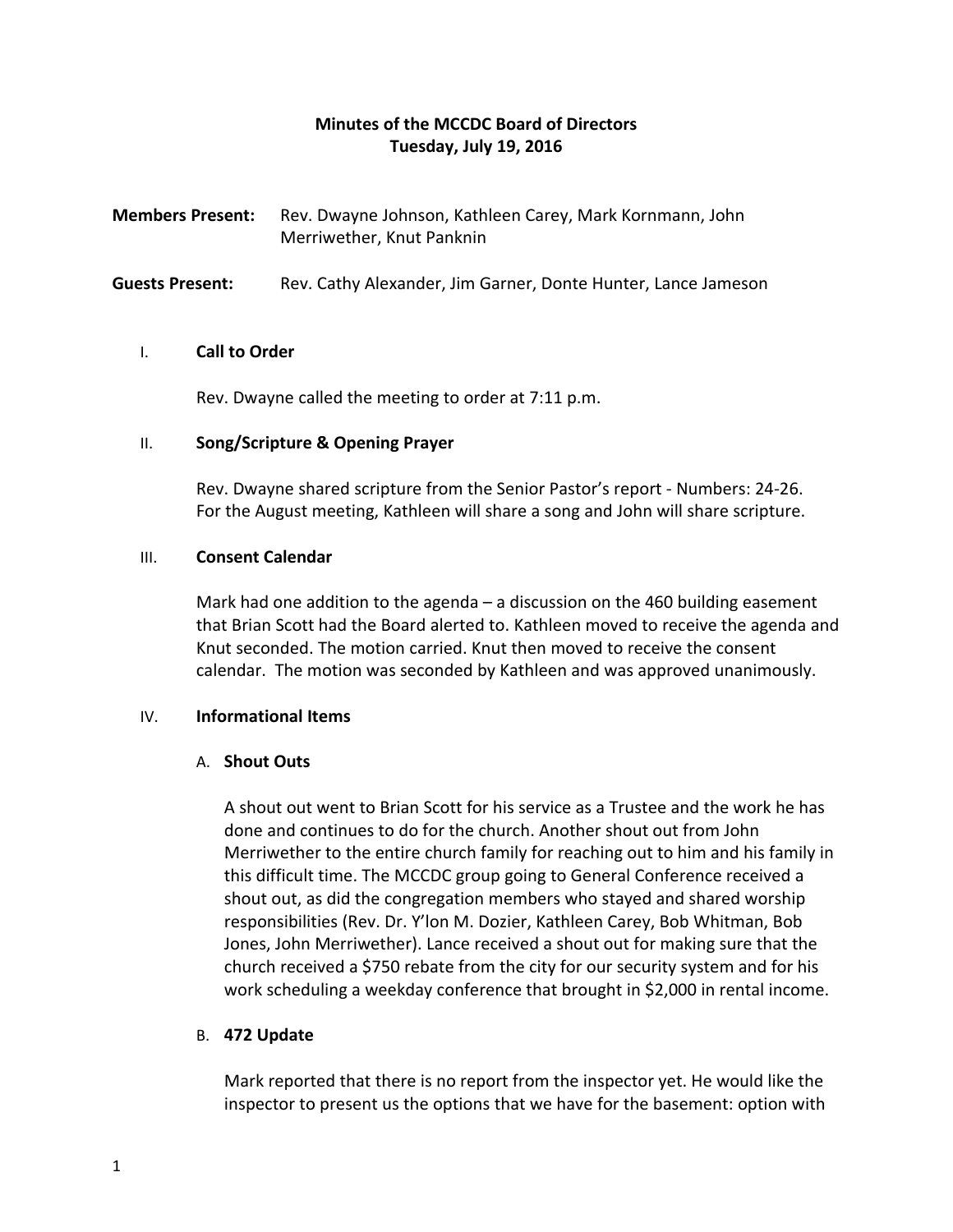two bedrooms, one bedroom, bedroom in front instead of in the back of the apartment etc. We could also go back to the zoning board and ask for variance but the board is backed up and it would take longer to get it approved. Contractor Dennis Cruz stands ready to begin work once we are.

Kathleen asked what the problem with the basement is and Mark explained that the  $2^{nd}$  bedroom window's height did not get approved as it needs to be lower to serve as an emergency exit. Changing the height of it would present other structural challenges. Therefore, we were asking the inspector for alternative options.

Mark also said that he would meet with Matthew from the management company to reconcile the deposits. Lance added that we have not received a deposit for this month yet and that he will work with John and Cathy to start the split process from the rental income.

The tenants reported problems with opening the parking lot gate, and Mark asked whether the codes remained the same, which Lance confirmed.

### C. **Trustees**

Jim Garner gave an update from the Trustees and reported that the gate repair has not been a smooth project. The gate is functional again but the repair work by Bini Iron Works is not acceptable. Bini will have to replace the bent stilt but said they did not have access to galvanized steel. Therefore, it will be replaced by regular steel, which is heavier but would still make the gate operable. He will also remind the contractor that the gate chain needs oiled. He originally thought the gate needed repainted, but that was not part of the bid submitted by Bini. The costs for the entire project are locked in and are covered by the insurance of the Food Bank, whose driver had caused the damage.

After the Trustees had made an appeal to the congregation to donate money for fixing the flat roof, one congregant came forward and donated \$2,500. That was the amount that the Trustees had estimated for fixing one of the two drains on the flat roof. However we need to fix both drains, so we would have to raise another \$2,500. Refurbishing the entire flat roof would cost about \$25,000.

Kathleen said that we cannot afford full refurbishing right now and Dwayne suggested fixing the two drains and asking the congregation to raise the necessary \$2,500 with an appeal from the Trustees the last Sunday of the month. Mark said that we might want to reach out to congregants individually to raise the funds. He would reach out to a congregant who had also indicated that she would help with getting the flat roof fixed.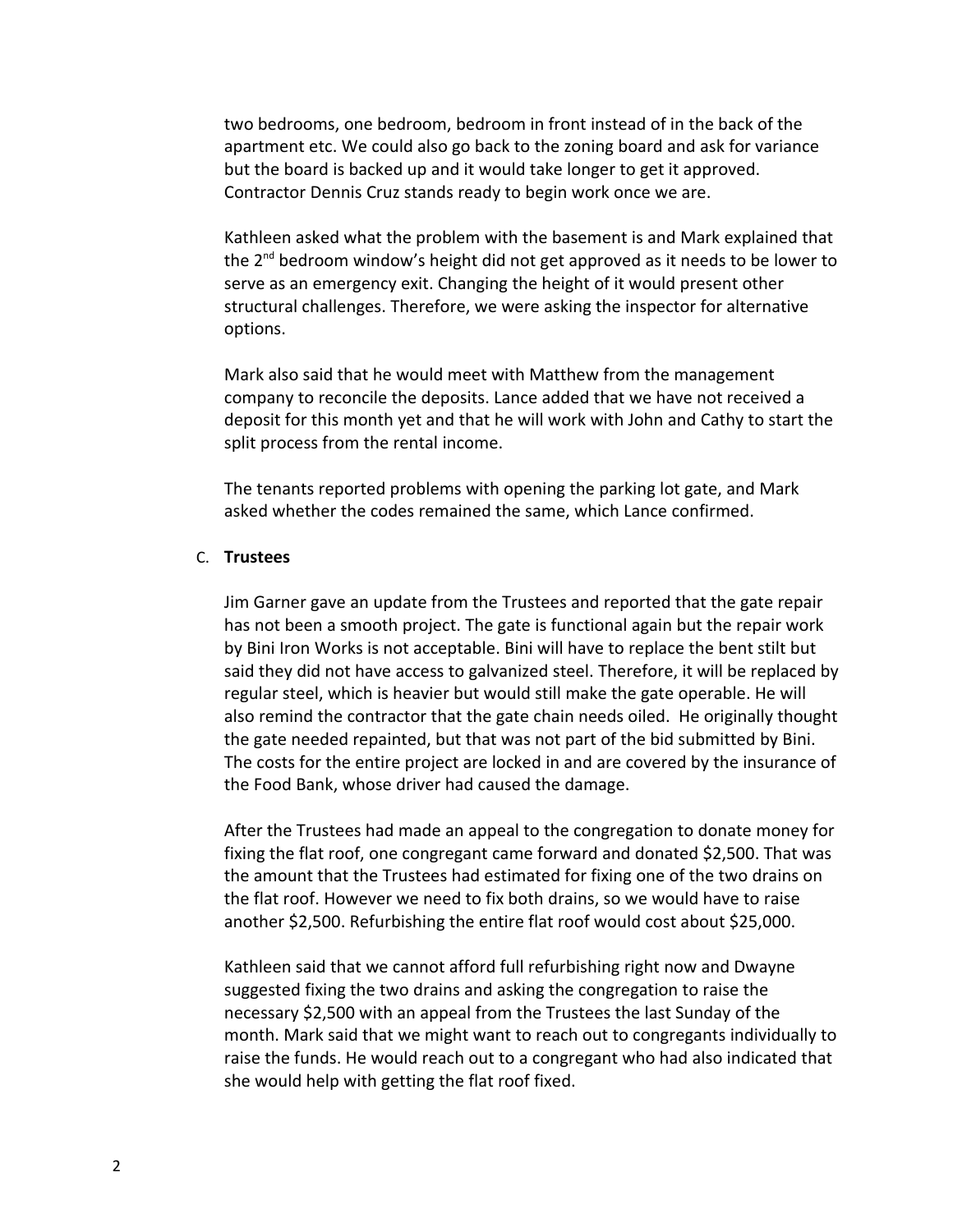Mark moved to approve the expenditure for fixing the two drains on the roof once the additional sum of \$2,500 has been raised. John seconded the motion, which passed unanimously.

Jim also reported that the Trustees had prepared a message for implementing the gender-neutral restrooms. The communication around that would be rolled out this coming Sunday and continued on July  $31<sup>st</sup>$ . The plan is to have the change implemented by August  $7<sup>th</sup>$ .

He also reported that Rev. Cathy met with ADT security to talk about moving one of the cameras at the 472 building. The move is necessary as the patio is obstructing its view. The camera will be positioned in a way that it can cover the entrance of the parking lot and the back door of 472. ADT estimates the cost for material and labor to be \$500 max. The Board agreed with moving forward with the Trustee's proposal.

Jim's final point was on the tree on  $5<sup>th</sup>$  Street NW. The tree does not look healthy. Cathy added that the arborist who had been treating the tree before is getting in touch with the city and that we might have to prune it. Mark said that he was informed by a congregant who said the tree could not be saved anymore. However, the congregant offered to pay for having the tree cut and replaced. The problem is that the tree is the city's property. Cathy suggested having a proper farewell from the congregation once the tree would be taken down. She would first like to get a second opinion if pruning might save the tree.

#### D. **Treasurer's Report**

Lance presented P&L reports for January through July 19, 2016, and also a balance sheet as of July  $19<sup>th</sup>$ . The balance sheet showed a total of \$14,130 in the general/checking account, not including \$11,589 in restricted accounts.

Mark expressed his general frustration with the financial reports, the timeliness of them, the process, and with Lance's communication. Some of these have included personal accusations. He found Lance's latest email and earlier messages to be inappropriate. He also questioned the contract with the accountant and said that this is not an expenditure that was approved by the Board. Additionally, we need to understand the financial impact this contract has on the finances. Mark said he does not feel like we are getting an accurate picture of our finances/expenses, which makes it difficult to manage the finances, and appropriately answer to the congregation. Mark also explained why he and Knut did not feel comfortable signing checks on Sunday. We need a system that works. He also said that income for the past few weeks have been in the \$5,000 range, which is too low and the board needs to look at this trend.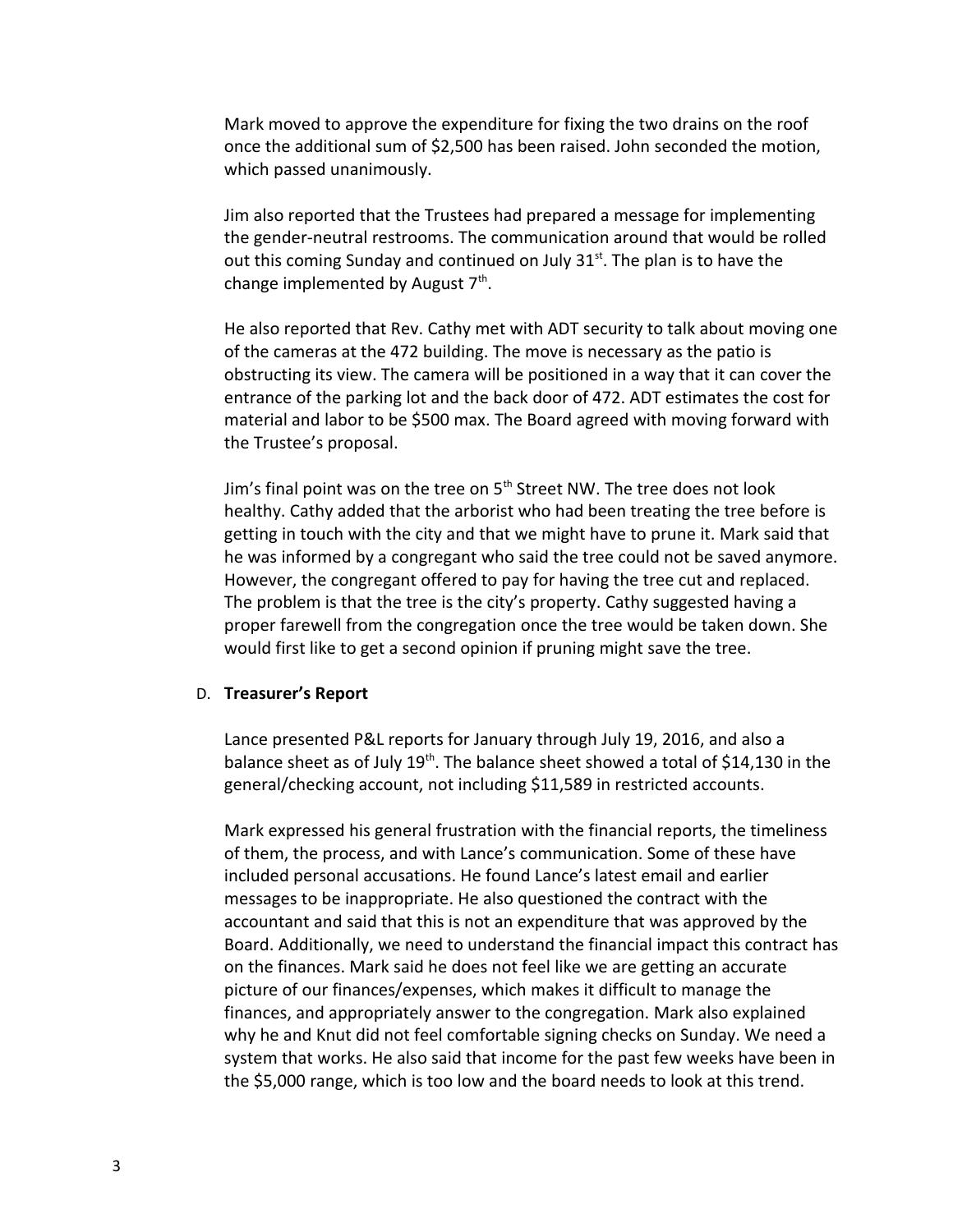Rev. Cathy said that she would take full responsibility for the checks on Sunday and explained why she was not able to answer Mark's questions on the finances the week before. The staff had not met and she did not make the available balance in the checking account clear enough. Rev. Dwayne added that staff also looks at check requests each week and that no requests would go out that are not supported financially that week. Check requests will be sent on Wednesdays.

Kathleen asked if any bids for the cruise have come in. Rev. Cathy said that the church did receive a bid in the amount of \$2,600 that we would accept. The congregant who originally won the bid for the cruise would be asked to make up the difference between his original bid and the new one.

### E. **Congregational Sign-up Sheets**

Knut gave an update on the sign-up sheets. The revival idea had received the most support with five congregants signing up. Connectedness and spiritual engagement also received stronger support (four congregants). Three people signed up for communication & outreach and one person for church assets. No congregants had signed up for church facility use and cooperation with other organizations.

Knut said that the original idea was to see where the most support would be and to implement that part. He asked whether there was still consensus on this.

Rev. Cathy said that she had already contacted the congregants who signed up for the revival to form the planning team. Knut added that he would contact the congregant who signed up for church assets and another congregant who had said he would like to support this.

Mark advocated for forming the revival committee and for making it successful instead of forming and implementing all groups. There was consensus around this, also given the fact that other church programs such as the picnic, Backpack4kids and YAMs' programs would offer additional opportunities for (spiritual) connection.

#### F. **Revival Update**

Rev. Cathy reported that she had started forming the planning team, and that she would meet with Dr. Jackson in the coming days. 98 percent of the preplanning has been done, and now the plans have to be implemented. The revival is scheduled for September 23-25, 2016.